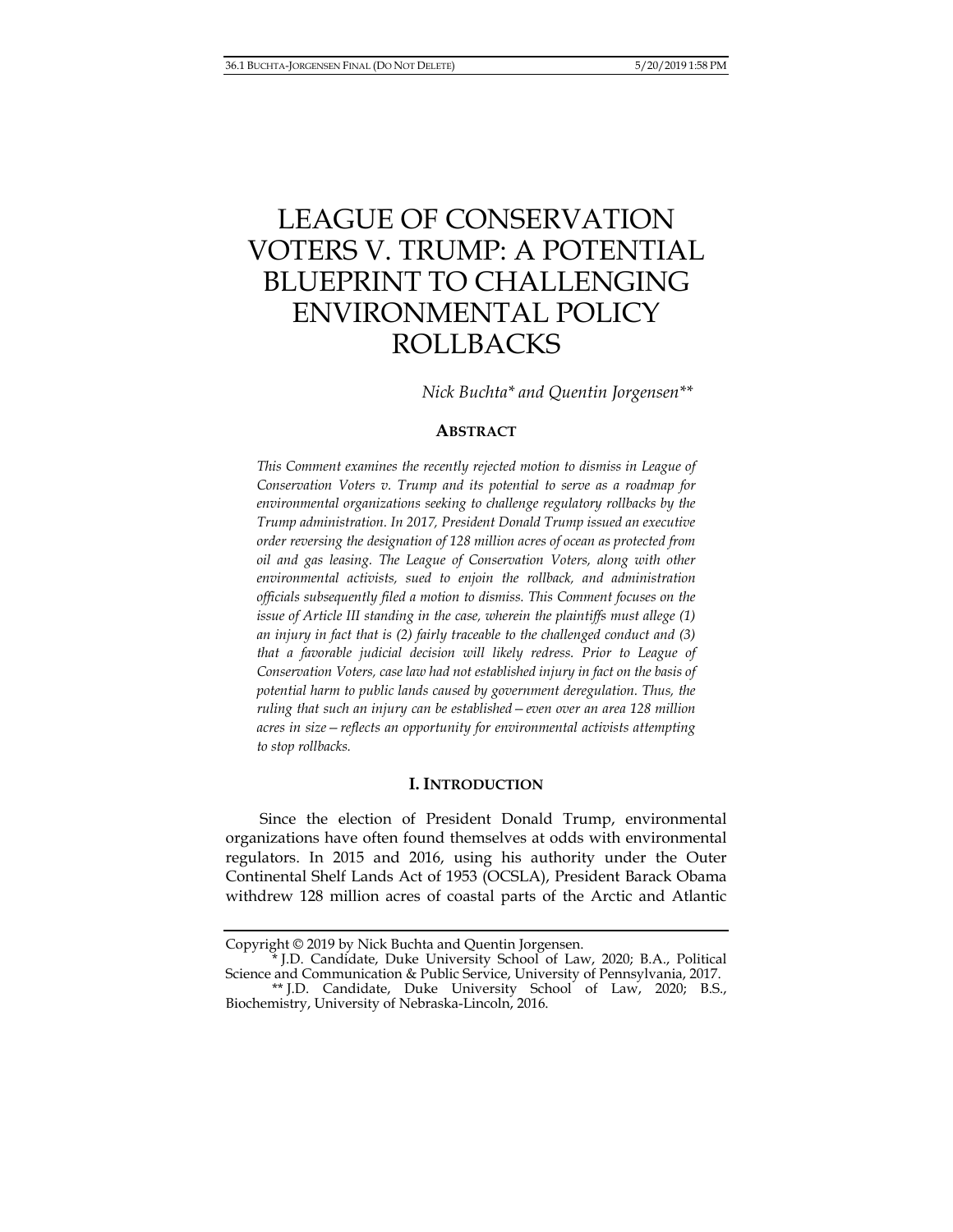Oceans from oil and gas leasing.1 Shortly after his inauguration, President Trump issued Executive Order 13795, reversing President Obama's prior withdrawals.2 One week later, on May 3, 2017, a group of environmental organizations, including the League of Conservation Voters, Natural Resources Defense Council (NRDC), Sierra Club, and The Wilderness Society, among others, jointly filed suit in the U.S. District Court in Alaska, alleging before Judge Sharon Gleason that OCSLA does not give the President authority to reverse prior withdrawals.3

The federal defendants and the intervenors filed motions to dismiss under Federal Rules of Civil Procedure  $12(b)(1)$  and  $12(b)(6)$  on the basis of (1) sovereign immunity, (2) the lack of a private right of action, (3) the court's inability to issue declaratory relief against the President, and (4) the lack of Article III standing.4 In *League of Conservation Voters v. Trump*, the district court dismissed each alleged basis for the defendants' motion to dismiss,<sup>5</sup> thereby permitting the litigation to proceed.

*League of Conservation Voters* creates a potential blueprint for environmental and other organizations to follow as they seek to take their fights against administration policies to the courtroom. The case is significant for its analysis of Article III standing—particularly for showing that litigants suing to protect public lands can satisfy the standing requirement for injury in fact—though the additional three hurdles the plaintiffs overcame are also important. This Comment will first go through the statutory and case history surrounding the withdrawal of federal lands from oil and gas leasing, followed by a closer look at the district court's ruling in the case. Subsequently, it will analyze the issue of standing in particular, as well as the broader applicability of this approach for environmental organizations challenging regulatory rollbacks. This Comment will establish that *League of Conservation Voters* acts as a green light for such organizations to move their conflicts with the present administration to the courts.

## **II. REVERSING FEDERAL LANDS PROTECTIONS AND CHALLENGES BY ENVIRONMENTAL GROUPS**

OCSLA gives the Secretary of the Interior responsibility for the mineral exploration and development of the Outer Continental Shelf

 <sup>1.</sup> League of Conservation Voters v. Trump, 303 F. Supp. 3d. 985, 990 (D. Alaska 2018).

 <sup>2.</sup> *Id*.

 <sup>3.</sup> *Id.* at 991.

 <sup>4.</sup> *Id.* at 992–93.

 <sup>5.</sup> *Id.* at 1004.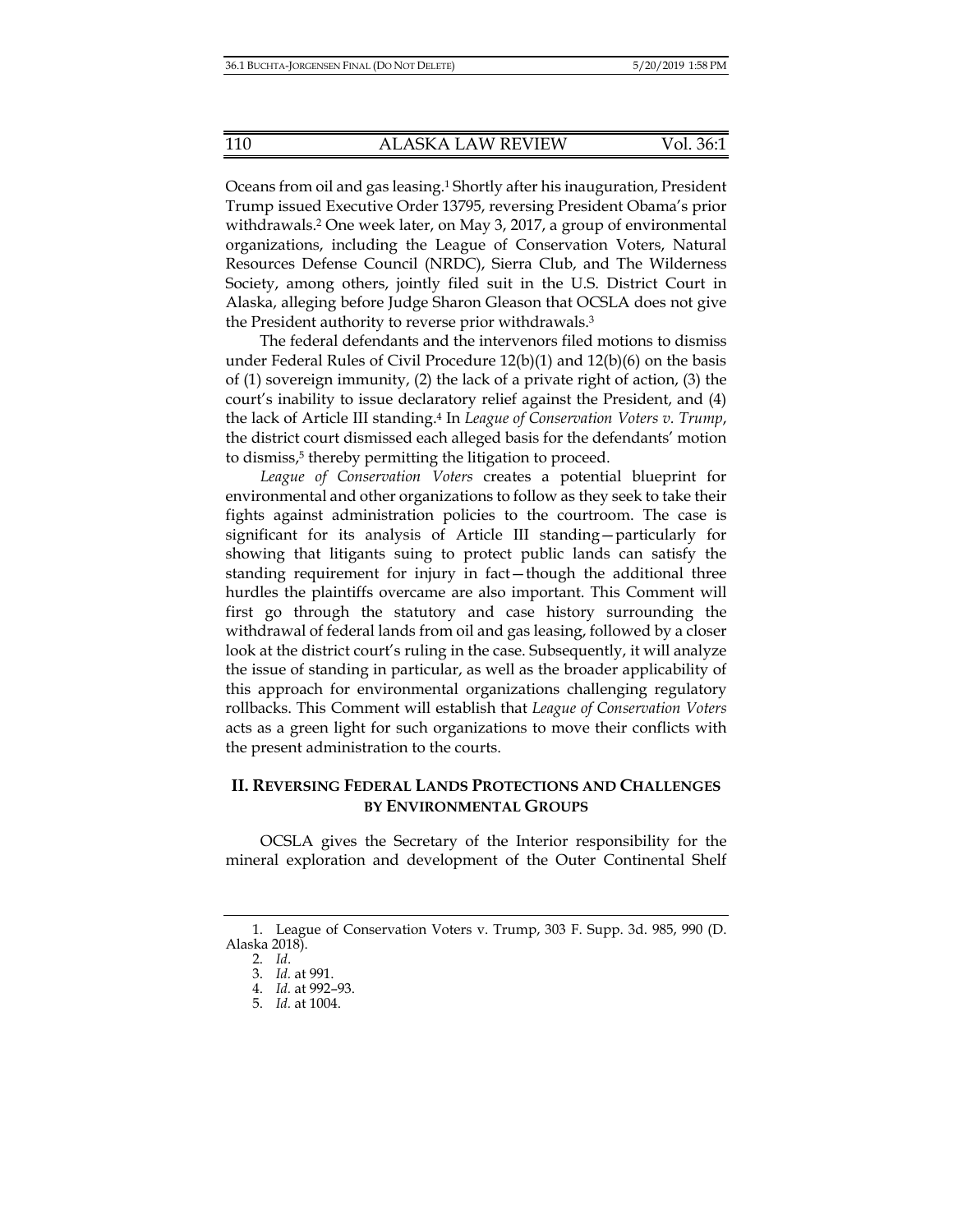(OCS).6 Under OCSLA, the President "may, from time to time, withdraw from disposition any of the unleased lands of the outer Continental Shelf."7 OCSLA has been amended several times since 1953; however, none of these changes have altered the ultimate mechanisms by which land is withdrawn from exploration.<sup>8</sup> The statute does not have an explicit mechanism for the President to rescind a withdrawal, and no previous President has ever attempted a withdrawal.9 This presents two major questions with President Trump's Executive Order: first, whether a subsequent President may rescind a Section 12(a) withdrawal; second, who has standing to challenge a rollback.<sup>10</sup> The present order only answers the second question.

In order to establish standing, plaintiffs must sufficiently allege (1) an injury in fact that is (2) fairly traceable to the challenged conduct and (3) that a favorable judicial decision will likely redress.11 To prove an injury in fact, plaintiffs must show the harm is imminent, geographically specific, and particularized.12 Courts have effectively recognized that injury in fact can be established even where the harm is contingent upon a series of future actions by third parties.13 However, prior to *League of Conservation Voters*, case law had not established injury in fact on the basis of potential harm to public lands caused by government deregulation. While it is not novel for plaintiffs to be able to suggest a particularized injury, rather than just general harm, as a result of deregulation,<sup>14</sup> the case

12. *Id.*

 <sup>6. 43</sup> U.S.C. § 1341 (2018). Under OCSLA, the outer continental shelf contains all submerged lands within three miles of shore that fall under U.S. jurisdiction. Bureau of Ocean Energy Mgmt., *OCS Lands Act History*, https://www.boem.gov/OCS-Lands-Act-History/ (last accessed Jan. 30, 2019).

 <sup>7. 43</sup> U.S.C. § 1341(a) (2018).

 <sup>8.</sup> Bureau of Ocean Energy Mgmt., *supra* note 6.

 <sup>9.</sup> Carol J. Miller, *For a Lump of Coal & a Drop of Oil: An Environmentalist's Critique of the Trump Administration's First-Year Policies*, 36 VA. ENVTL. L.J. 185, 212– 13 (2018).

 <sup>10.</sup> Robert T. Anderson, *Protecting Offshore Drilling Areas from Oil and Gas Leasing: Presidential Authority under the Outer Continental Shelf Lands Act and Antiquities Act*, 44 ECOLOGY L.Q. 727, 763–64. Anderson goes on to argue that because the Section 12(a) revocation was issued "without expiration," it is up to Congress alone to provide otherwise. *Id.* at 764.

 <sup>11.</sup> League of Conservation Voters v. Trump, 303 F. Supp. 3d. 985, 995–96 (D. Alaska 2018).

 <sup>13.</sup> *See* Blum v. Yaretsky, 457 U.S. 991, 1000 (1982) (finding established injury in fact despite reliance on uncertain future third-party acts).

 <sup>14.</sup> In *Alaska Wildlife All. v. Jensen*, the Ninth Circuit held that there is sufficient particular harm for standing when "noise, trash, and wakes of vessels" diminish plaintiffs' enjoyment of the land. 108 F.3d 1065, 1068 (9th Cir. 1997).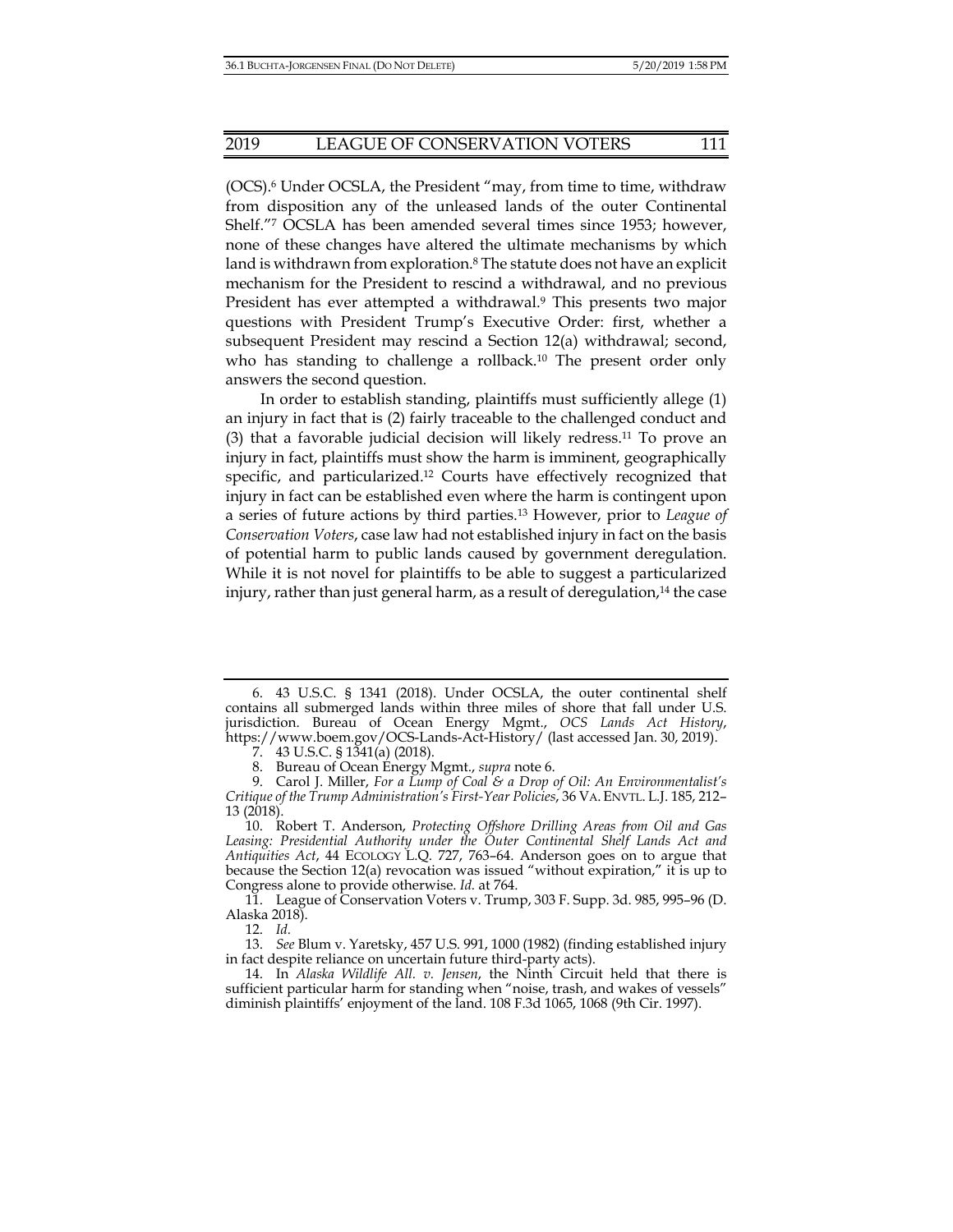ventures into new territory with respect to the geographic scope of the claimed injury—covering 128 million acres of ocean.15

The ruling in *League of Conservation Voters* has already served as a guide elsewhere in the world of environmental litigation. The NRDC relied on it as a basis for establishing injury in fact in its brief opposing the government's motion to dismiss in *Hopi Tribe v. Trump*, 16 a suit challenging the Trump administration's decision to make 1.15 million acres of Bears Ears National Monument available to mining interests.17 *League of Conservation Voters v. Trump* also offers implications for standing in cases like a suit brought by Our Children's Trust, filed on behalf of a group of children challenging government inaction in combatting climate change.18 The ongoing litigation offers further opportunity to flesh out what these challenges to litigation may look like—as long as they can get over initial hurdles to dismiss.

#### **III. THE LEAGUE OF CONSERVATION VOTERS BRINGS SUIT**

On April 28, 2017, President Trump issued Executive Order 13795, rescinding the previous withdrawal of 128 million acres of the continental shelf from offshore exploration.19 The next day, the Secretary of the Interior issued an order, which called in part for the expedited consideration of seismic permitting applications.20 These applications permitted the use of loud sound pulses to identify potential oil and gas deposits—pulses which several environmental organizations, including the League of Conservation Voters, claimed would harm and potentially kill various fish and marine mammals.<sup>21</sup> The environmental activists brought suit on May 3, 2017, alleging that the action both exceeded the President's Article II powers22 and was *ultra vires* as OCSLA does not

 <sup>15.</sup> Plaintiffs, in their brief opposing the motion to dismiss, cited *Lujan v. Nat'l Wildlife Fed'n*, 497 U.S. 871, 899 (1990), which offered a similar claim to protect a large tract of federal land, but even then it was on a much smaller scale, in the thousands of acres.

 <sup>16.</sup> NRDC Plaintiffs' Opposition to Federal Defendants' Motion to Dismiss at 4, Hopi Tribe v. Trump (D.D.C. 2018) (Nos. 17-cv-2590 (TSC), 17-cv-2605 (TSC), 17-cv-2606 (TSC)), 2018 WL 6112218.

 <sup>17.</sup> *Id*.

 <sup>18.</sup> Juliana v. United States, 339 F. Supp. 3d 1062 (D. Or. 2018).

 <sup>19.</sup> League of Conservation Voters v. Trump, 303 F. Supp. 3d 985, 990 (D. Alaska 2018).

 <sup>20.</sup> *Id.* at 991.

 <sup>21.</sup> *Id*.

 <sup>22.</sup> *Id.* The complaint alleges that the action intrudes upon Congress's nondelegated exclusive power under the Property Clause in violation of the separation of powers. *Id*.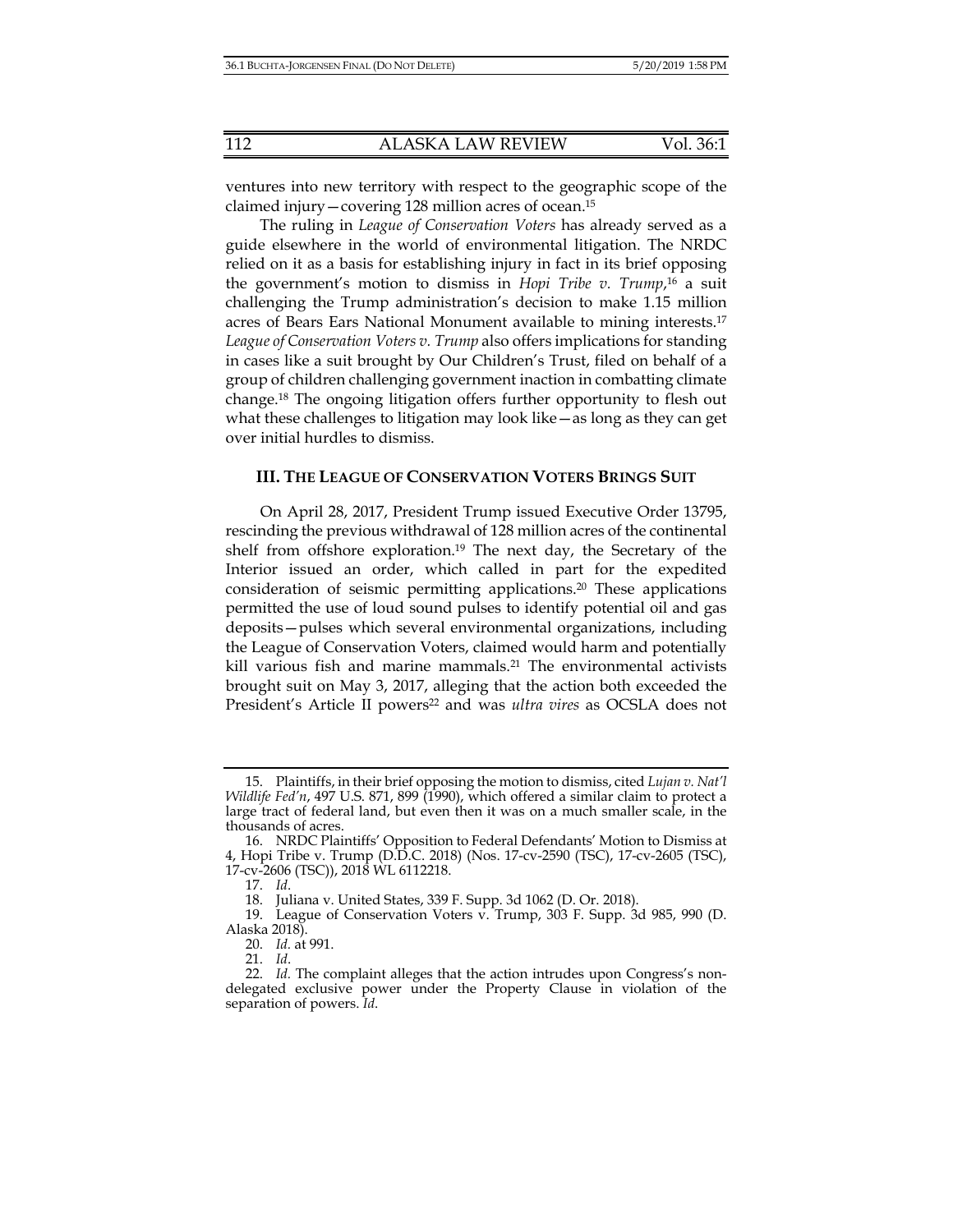authorize the President to reverse a prior withdrawal.<sup>23</sup> The suit named President Trump, then-Secretary of the Interior Ryan Zinke, and Secretary of Commerce Wilbur Ross as defendants, with the American Petroleum Institute and State of Alaska permitted to join as intervenors.24

In the present opinion, the district court considered dismissal on the basis of (1) sovereign immunity, (2) the lack of a private right of action, (3) the inability of the court to issue declaratory relief against the President, and (4) a lack of Article III standing.25

The court quickly dispensed with the first three arguments.26 With respect to sovereign immunity, the court noted the present case fits neatly into the exception to the sovereign immunity doctrine where an officer makes an allegedly unconstitutional act in the sovereign's name.27 It explained that a statutory grant of a private right of action is unnecessary because the plaintiffs are not suing to enforce federal law, but rather to challenge the President for allegedly exceeding his constitutional authority.28 The court largely sidestepped the issue of declaratory judgment, noting that, should the plaintiffs win, an injunction against subordinate officials should be sufficient, thereby obviating the problems with issuing a declaratory judgment against the President.<sup>29</sup>

The court spent more time on Article III standing, which requires the plaintiffs to allege (1) an injury in fact that is (2) fairly traceable to the challenged conduct and (3) that a favorable judicial decision will likely redress.30 To prove an injury in fact, plaintiffs must show the harm is imminent, geographically specific, and particularized.31 For the purposes of a motion to dismiss on the ground of insufficient standing, as seen here, the issue is simply whether the general facts alleged are enough to support the claim, not whether the harm itself has actually occurred.<sup>32</sup> The

 <sup>23.</sup> *Id*.

 <sup>24.</sup> *Id*. Zinke was named because the U.S. Department of the Interior administers OCSLA, while the U.S. Department of Commerce implements the Endangered Species Act and Marine Mammal Protection Act. *Id*.

 <sup>25.</sup> *Id.* at 993. These were based on Fed. R. Civ. P. 12(b)(1) and 12(b)(6), arguing that the complaint is facially insufficient to invoke federal jurisdiction and placing an affirmative burden on the plaintiffs to establish Article III standing. Fed. R. Civ. P. 12(b)(1). The plaintiffs must also be able to show a claim to relief that is facially plausible, with more than the "sheer possibility that a defendant has acted unlawfully." Fed. R. Civ. P. 12(b)(6).

 <sup>26. 303</sup> F. Supp. 3d at 993–95.

 <sup>27.</sup> *Id.* at 993. This is one of two exceptions the Court has laid out, in addition to when an officer acts beyond the scope of his statutorily limited powers. Larson v. Domestic & Foreign Commerce Corp., 337 U.S. 682, 689–91 (1994).

 <sup>28. 303</sup> F. Supp. 3d at 994.

 <sup>29.</sup> *Id.* at 995.

 <sup>30.</sup> *Id.* at 995–96.

 <sup>31.</sup> *Id.*

 <sup>32.</sup> *Id.*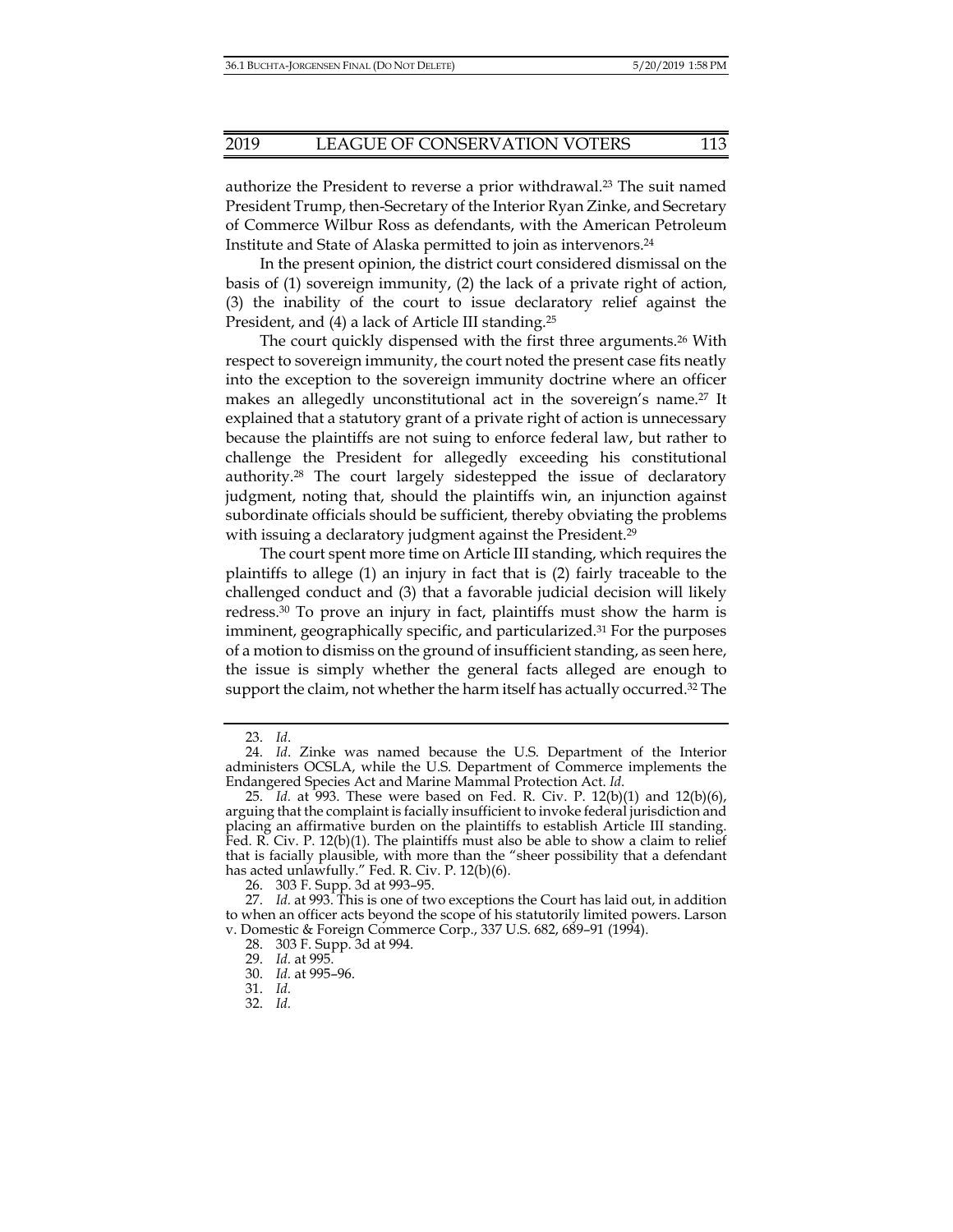court ultimately concluded that the plaintiffs could demonstrate injury in fact and so possessed Article III standing.33

First, the district court held that the plaintiffs could show sufficiently imminent harm.34 The primary barrier to standing for a group like the present plaintiffs—suing to protect lands over which they have no claim of ownership—is that their actual harm is too causally attenuated to establish injury in fact.<sup>35</sup> Here, the district court found that the harm mirrored that of *In re Zappos.com, Inc.*36 In that case, the Ninth Circuit found standing because though harm had not yet occurred, the risk of harm did not depend on a chain of speculative inferences; rather, the risk was imminent because the hackers who stole the data had the ability to harmfully misuse it.<sup>37</sup> From this, the district court concluded that the *League of Conservation Voters* plaintiffs had established sufficiently imminent harm through allegations that the Executive Order expedited energy production and that drilling had already begun in the previously withdrawn areas.38

Next, in determining whether the plaintiffs had alleged sufficient "geographic specificity," the court focused on *Center for Biological Diversity v. Kempthorne*. 39 In *Kempthorne*, the Ninth Circuit held that "the degree of geographic specificity required depends on the size of the area that is impacted by the government's action."40 Notably, the Ninth Circuit found that the plaintiff's identification of the region as "the Beaufort Sea region" was sufficient.41 Here, despite covering 128 million acres of ocean, the district court also found that the injury was sufficiently geographically specific.42 The court explained that because the area in question is discrete and defined, the size of it does not ultimately present an issue.43 It concluded that this was sufficient when coupled with the plaintiffs' statements that they visit and use the Atlantic Ocean and adjacent areas.44

This left the court with the question of particularized harm. In order to satisfy this requirement, plaintiffs must show the injury affects them in

 <sup>33.</sup> *Id.* at 1001.

 <sup>34.</sup> *Id.* at 999.

 <sup>35.</sup> *See* Clapper v. Amnesty Int'l USA, 568 U.S. 398, 401 (2013) (finding insufficient standing for U.S. citizens to challenge the Foreign Intelligence Services Act because it required a "multi-link chain of inferences").

 <sup>36. 303</sup> F. Supp. 3d at 997.

 <sup>37.</sup> *Id.*

 <sup>38.</sup> *Id.* at 997–98.

 <sup>39. 303</sup> F. Supp. 3d. at 1000 (citing 588 F.3d 701 (9th Cir. 2009)).

 <sup>40. 588</sup> F.3d 701 (9th Cir. 2009).

 <sup>41.</sup> *Id.* at 707–08.

 <sup>42.</sup> *League of Conservation Voters*, 303 F. Supp. 3d. at 1000.

 <sup>43.</sup> *Id.*

 <sup>44.</sup> *Id*.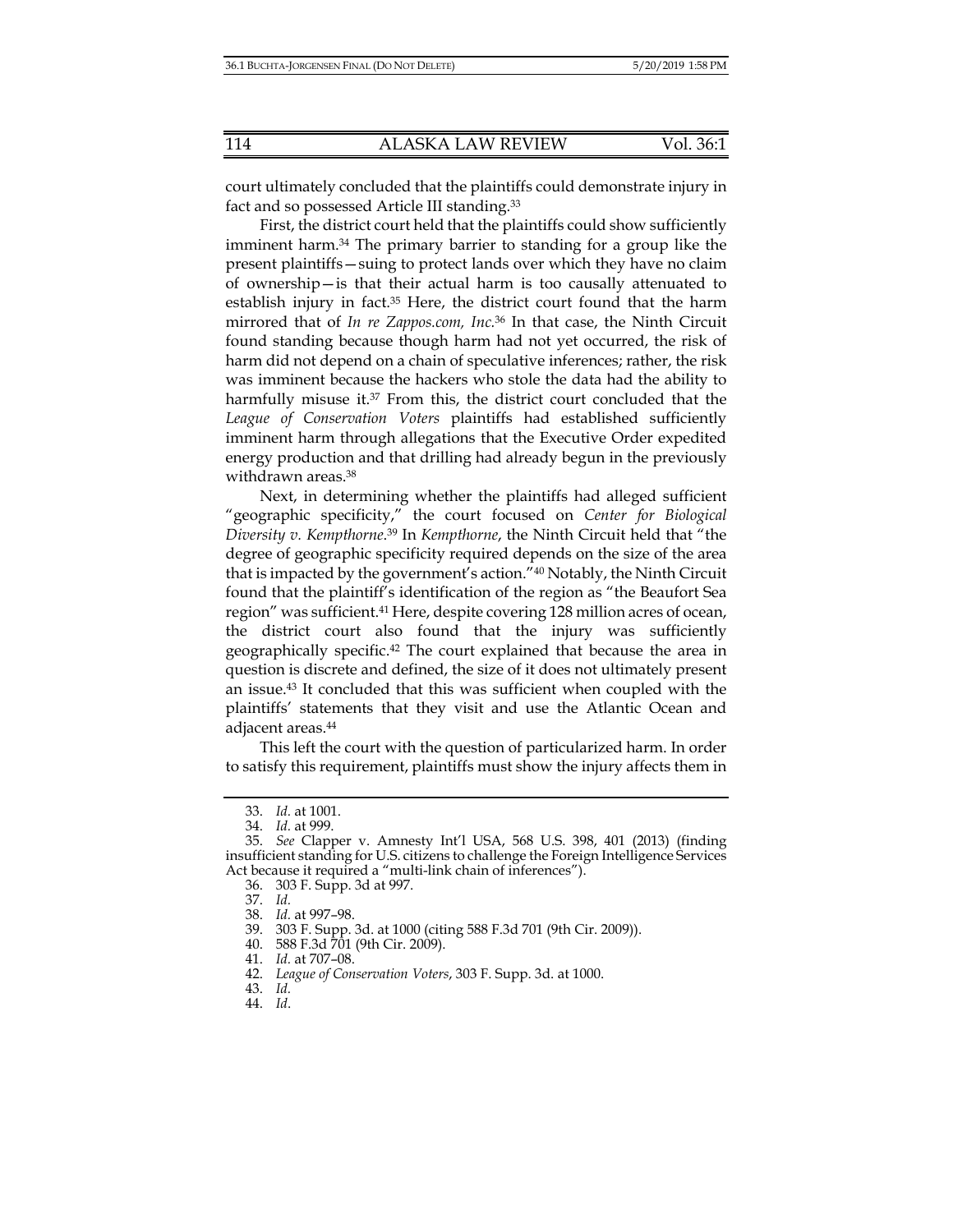a personalized, individual way—the injury must actually be to the individual, not just the environment.45 The court determined that this threshold was also met, on the ground that the drilling would allegedly cause the animals pain and suffering, which would interfere with the plaintiffs' "use and enjoyment of the areas and associated wildlife."46

Taken collectively, the district court rejected the notion that the plaintiffs had failed to meet the requirements for Article III standing and the motions to dismiss were denied.47

Having overcome the motions to dismiss, the litigation remains ongoing and it is being followed closely by environmental activists.48 Although the present ruling did not garner much attention outside these circles, the case as a whole will ultimately be of vital interest both inside and outside of the administration.

## **IV. THE IMPORTANCE OF HAVING ESTABLISHED STANDING**

On March 29, 2019, the district court ruled in favor of the plaintiffs, holding that the executive order exceeded the president's authority.<sup>49</sup> The administration is widely expected to appeal the decision to the Ninth Circuit.50 Although the underlying suit in *League of Conservation Voters* has not yet been resolved and the full implications of the present ruling are as yet unclear, this decision may show other regulation challengers how to survive the crucial test of establishing injury in fact for Article III standing. In effect, it could provide a structural framework for environmental groups to generate suits challenging regulatory rollbacks. While it did not alter the test, it does show private parties how to satisfy the requirements that the injury be (1) sufficiently imminent, (2) geographically specific, and (3) particularized.51

To survive a motion to dismiss where standing is challenged, the party bringing the suit bears the burden of proof, as he would for any other essential element of his claims, including the three requirements for injury in fact.52 General factual allegations of injury resulting from the

 <sup>45.</sup> *Id*.

 <sup>46.</sup> *Id.* at 1001.

 <sup>47.</sup> *Id*. at 1001, 1004.

 <sup>48.</sup> *See, e.g.*, Miller, *supra* note 9; Anderson, *supra* note 10.

 <sup>49.</sup> League of Conservation Voters v. Trump, No. 3:17-cv-00101-SLG, 2019 WL 1431217 at \*13 (D. Alaska Mar. 29, 2019).

 <sup>50.</sup> Kevin Bohn, *Judge rules Trump executive order allowing offshore drilling in Arctic Ocean unlawful*, CNN (Mar. 30, 2019, 7:16 PM), available at www.cnn.com/2019/03/30/politics/trump-offshore-drilling-arctic/index.html.

 <sup>51.</sup> League of Conservation Voters v. Trump, 303 F. Supp. 3d. 985, 1004 (D. Alaska 2018).

 <sup>52.</sup> Lujan v. Defenders of Wildlife, 504 U.S. 555, 561 (1992).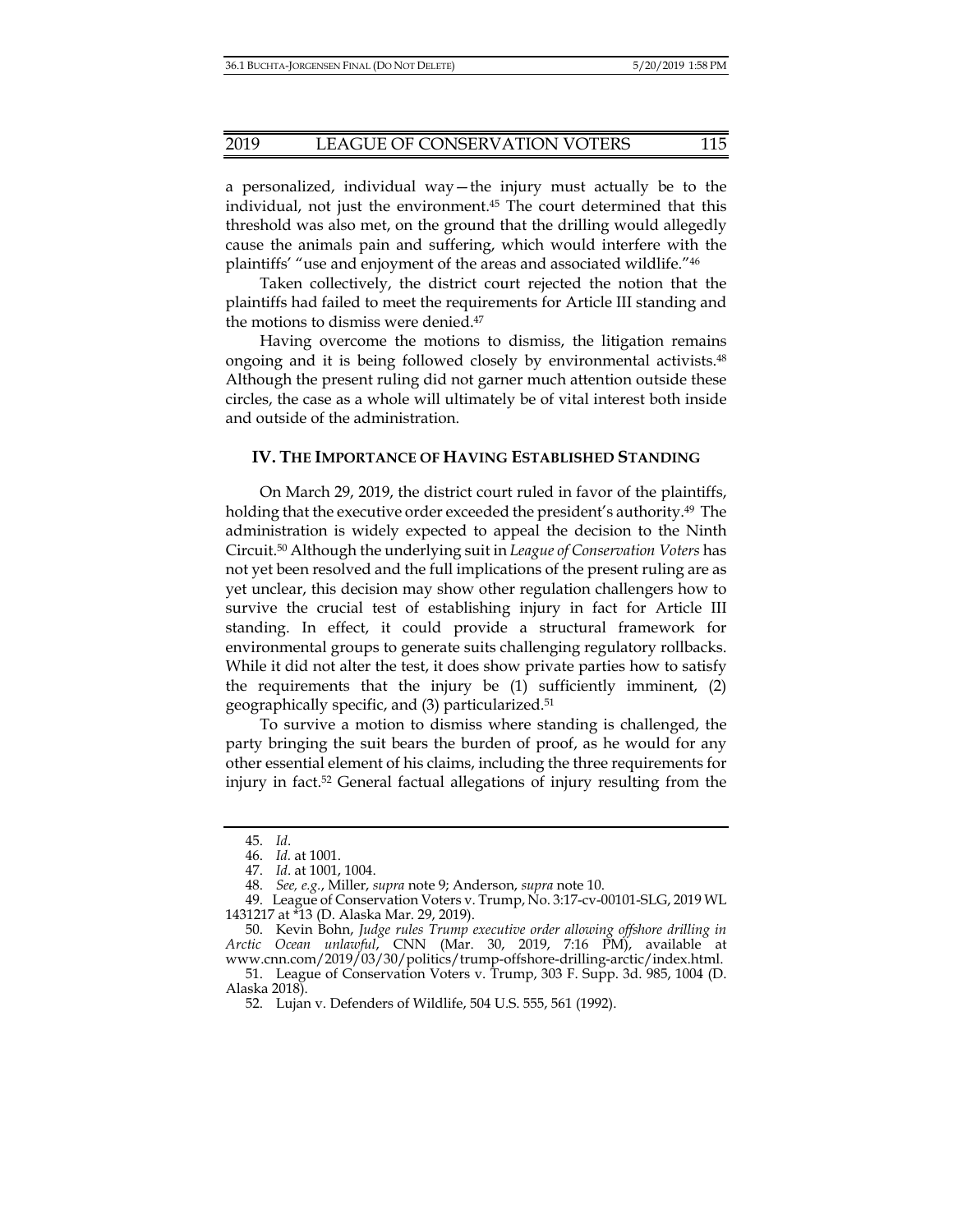defendant's conduct will suffice on a motion to dismiss because the court will presume that the general allegations contain the specific facts necessary to support the claim.<sup>53</sup> This puts the plaintiff at an advantage at the pleading stage.

While analyzing the "imminent harm" issue, the district court saw the facts of this case as sitting somewhere between *Zappos*, 54 where the court held that the plaintiffs had sufficient risk of future harm to sue defendants after alleging that hackers had stolen their personal information from them, and *Clapper v. Amnesty Int'l USA*, 55 where the Court held that the chance of the plaintiffs being incidentally surveilled was not enough to challenge an act authorizing surveillance of foreign persons.56 In *League of Conservation Voters*, the court used the following evidence to find the complaint adequately alleged imminent harm: (1) the stated purpose of the President's Executive Order,<sup>57</sup> (2) the oil industry's interest in drilling in the previously withdrawn regions, $58$  (3) the federal government's previous actions regarding oil and gas leases in the Arctic and Atlantic Oceans under  $OCSLA<sub>7</sub><sup>59</sup>$  (4) the fact that seismic surveys precede oil and gas lease sales, $60$  and (5) that seismic surveys harm wildlife.<sup>61</sup>

The court found that this evidence created a short enough causal chain to establish that the alleged harm from seismic surveying was sufficiently imminent for Article III standing.<sup>62</sup> In determining that the evidence was closer to *Zappos* than *Clapper*, the court may have widened the scope of what constitutes "imminent harm."63 By likening the somewhat uncertain risk of harm from companies surveying for gas and oil when they do not yet have approval64 to the more concrete risk of harm in *Zappos*, where wrongdoers actually had the plaintiff's personal data in

 <sup>53. 303</sup> F. Supp. 3d. at 996 (quoting *Lujan*, 504 U.S. at 561 (1992)).

 <sup>54.</sup> *In re* Zappos.com, Inc., 884 F.3d 893 (9th Cir. 2018).

 <sup>55. 568</sup> U.S. 398 (2013) (holding that the plaintiff's speculative chain of possibilities did not establish an impending harm).

 <sup>56. 303</sup> F. Supp. 3d. at 997.

 <sup>57.</sup> *Id.* at 997–98.

 <sup>58.</sup> *Id.* at 998.

 <sup>59.</sup> *Id.* 

 <sup>60.</sup> *Id.* at 999.

 <sup>61.</sup> *Id.* at 998.

 <sup>62.</sup> *Id.* at 999.

 <sup>63.</sup> *Id.* at 997.

 <sup>64.</sup> *Id.* at 998–99 ("[C]ompanies also have sought approval to conduct seismic surveys even when lease sales are more than four years away and [are] not included in an existing or proposed five-year program.") (quoting Complaint at 17–18, League of Conservation Voters v. Trump, No. 3:17CV00101 (D. Alaska Mar. 3, 2017)).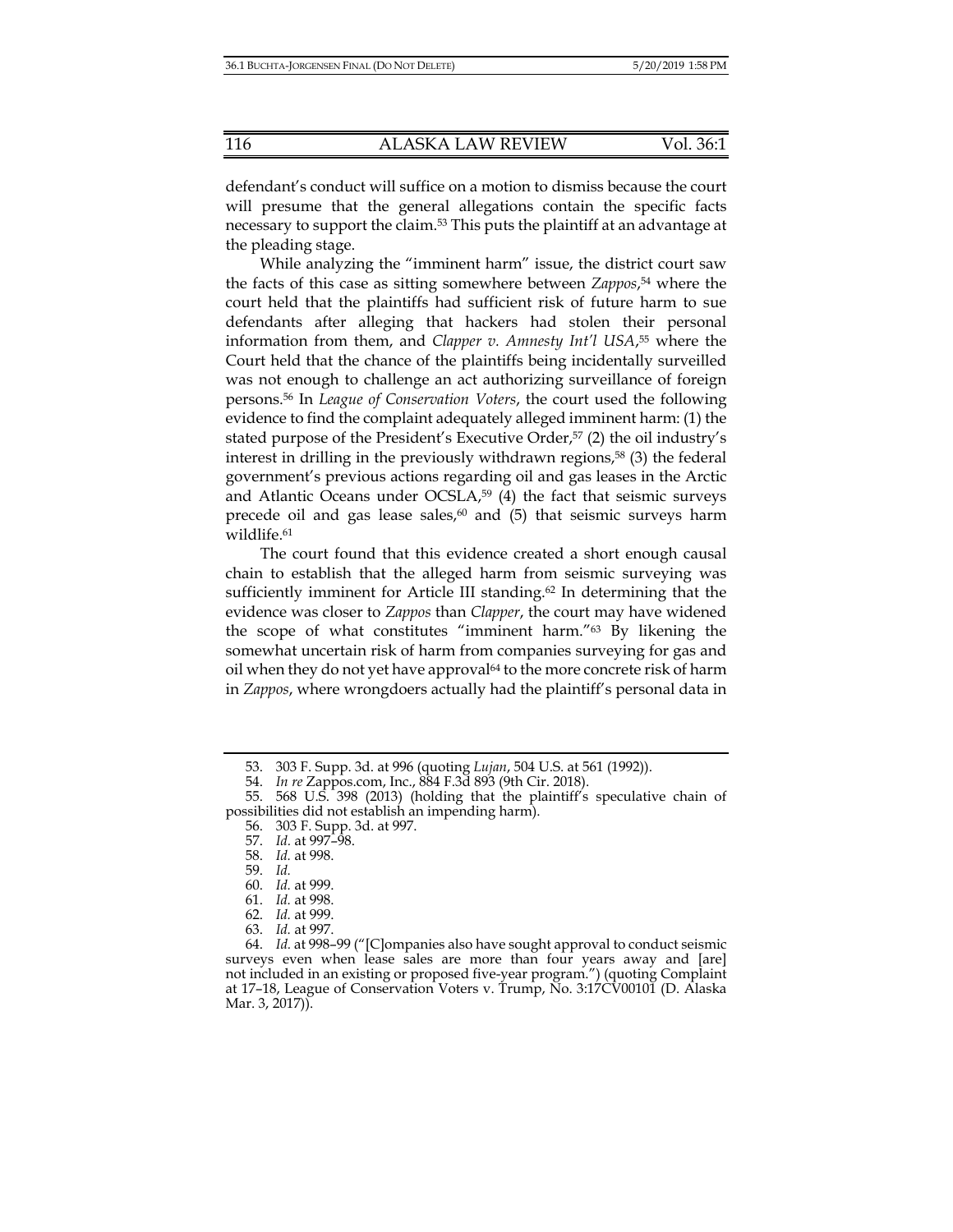hand, the court moved the line for imminent harm further in favor of future plaintiffs.

Next, the court found that the plaintiffs had alleged sufficient "geographic specificity" even though the area of the alleged conduct was 128 million acres.65 While the area of concern is larger than that in *Kempthorne*, the court noted that "it is discrete and defined."66 If this case proves an appropriate guide, future litigants should be very clear on the regions in question to survive a motion to dismiss. Notably, this is not the largest area of harm to survive a motion to dismiss or summary judgment. The plaintiffs in *Juliana* alleged global harm and survived.67 *League of Conservation Voters* coupled with *Juliana* puts into question whether an area can ever be too large for standing purposes as long as it is defined with sufficient specificity.<sup>68</sup>

Finally, the court had to determine whether the plaintiffs experienced personal and particularized harm to an interest in the defined area rather than mere generalized harm to the environment.<sup>69</sup> Particularized harm "must affect the plaintiff in a personal and individual way."70 Such harm can be towards mere aesthetic and recreational values that are lessened by the challenged activity.71

Here, the plaintiffs alleged harm was to their "interest in visiting, using, inhabiting, studying, and recreating in—or viewing wildlife that depends on—areas affected by [the challenged activity]."72 This was found to be sufficient to satisfy the requirement for "particularized harm."<sup>73</sup> Of the three elements of injury in fact, the court's interpretation of this third element changes the least, as it was already broad enough to include aesthetic or recreational interests.74 The court did not take into account whether the afflicted area is actively in use, nor does the size of the area seem to do any work for whether the injury is "personal." If this case stands, so long as environmental groups can show that they have enjoyed the aesthetics of an area in the past, they should be able to show particularized harm if it is affected by government action.

 <sup>65.</sup> *Id.*

 <sup>66.</sup> *Id.* at 1000.

 <sup>67.</sup> Juliana v. United States, 339 F. Supp. 3d 1062, 1089–90 (D. Or. 2018).

 <sup>68.</sup> *See supra* note 15 and accompanying discussion.

 <sup>69.</sup> Center for Biological Diversity v. Kempthorne, 588 F.3d 701, 707, (9th Cir. 2009) (citing Lujan v. Defenders of Wildlife, 504 U.S. 555, 582 (1992) (Stevens, J., concurring)).

 <sup>70. 303</sup> F. Supp. 3d. at 1000 (quoting Spokeo, Inc. v. Robins, 136 S. Ct. 1540, 1548 (2016)).

 <sup>71.</sup> *Id.* (quoting Friends of the Earth, Inc. v. Laidlaw Envtl. Servs., Inc., 528 U.S. 167, 181 (2000)).

 <sup>72.</sup> *Id.*

 <sup>73.</sup> *Id.*

 <sup>74.</sup> *Lujan*, 504 U.S. at 562–63.